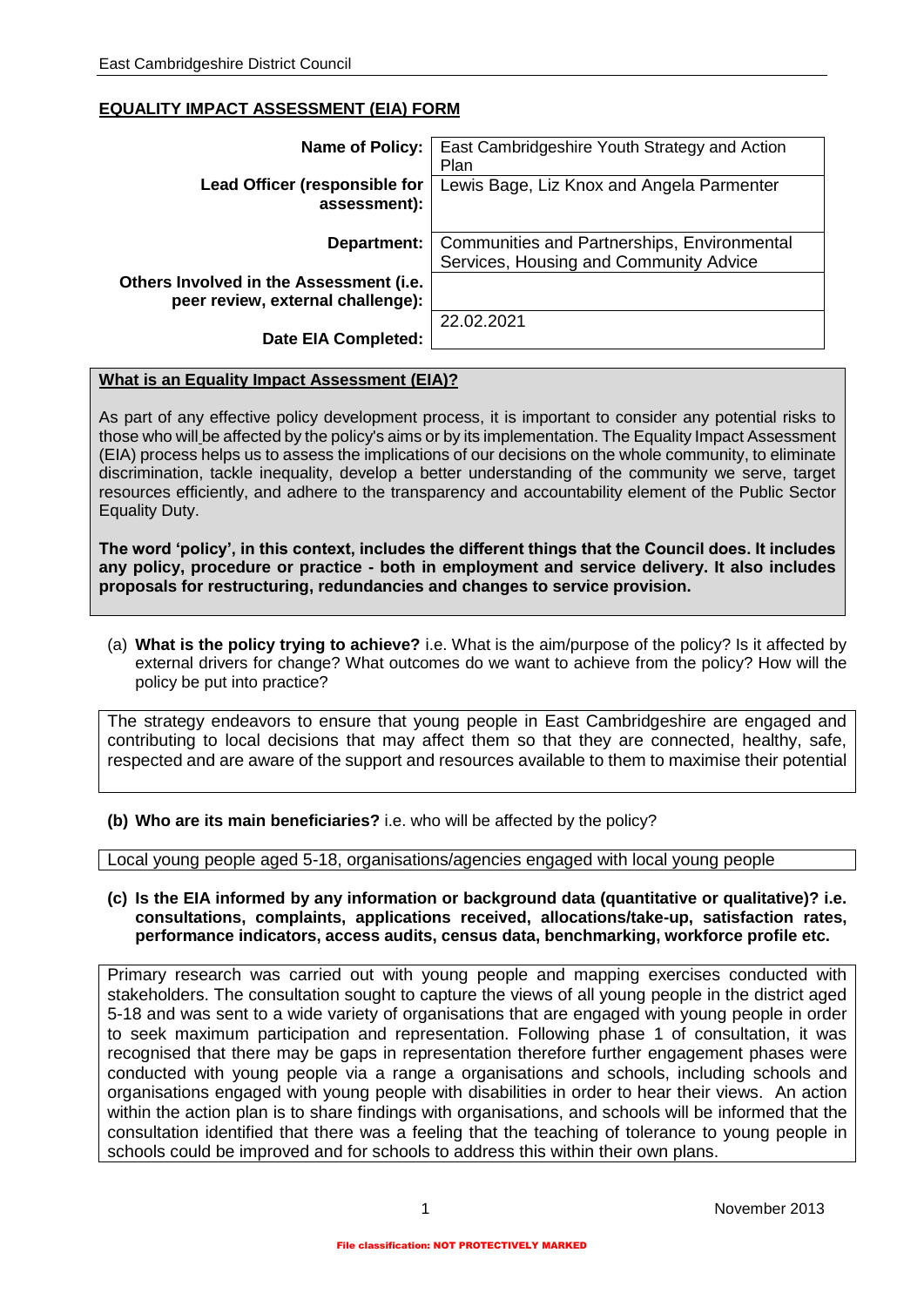**(d) Does this policy have the potential to cause a positive or negative impact on different groups in the community, on the grounds of any of the protected characteristics?** (please tick all that apply)

| <b>Ethnicity</b>                 | x | Aae                                     | $\boldsymbol{\mathsf{x}}$ |
|----------------------------------|---|-----------------------------------------|---------------------------|
| <b>Gender</b>                    | x | <b>Religion and Belief</b>              |                           |
| <b>Disability</b>                | x | <b>Sexual Orientation</b>               | X                         |
| <b>Gender Reassignment</b>       | X | <b>Marriage &amp; Civil Partnership</b> | x                         |
| <b>Pregnancy &amp; Maternity</b> | x | <b>Caring Responsibilities</b>          | x                         |

**Please explain any impact identified:** i.e. What do you already know about equality impact or need? Is there any evidence that there is a higher or lower take-up by particular groups? Have there been any demographic changes or trends locally? Are there any barriers to accessing the policy or service?

The strategy seeks to identify and address issues faced by all local young people and aims to benefit young people in a positive way through the implementation of the action plan

- **(e) Does the policy have a differential impact on different groups? YES/NO/Na**
- **(f) Is the impact** *adverse* **(i.e. less favourable)? YES/NO/Na**
- **(g) Does it have the potential to disadvantage or discriminate unfairly against any of the groups in a way that is unlawful? YES/NO/Na**
- **(h) How have you engaged stakeholders in gathering evidence or testing the policy proposals?** Who was involved, how and when where they engaged? Does the evidence show potential for differential impact? How will you mitigate any negative impacts? Where there is the potential for an adverse impact that cannot be addressed immediately, these should be highlighted in your recommendations and objectives at the end of the EIA.

Primary research carried out with young people and mapping exercises conducted with stakeholders

\* The Consultation Register is available to assist staff in consulting with the Council's stakeholders.

**(i) Summarise the findings of your research and/or consultation (please use a separate sheet if necessary).**

Findings detailed in strategy sections titled 'Issues Identified' and 'What is being done?'

**(j) What are the risks associated with the policy in relation to differential impact and unmet needs/requirements?** i.e. reputation, financial, breach of legislation, service exclusion, lack of resources, lack of cooperation, insufficient budget etc.

Without the implementation of this strategy and action plan, some of the issues identified through consultation may not be addressed and the benefits not received

**(k) Use the information gathered in the earlier stages of your EIA to make a judgement on whether there is the potential for the policy to result in unlawful discrimination or a less favourable impact on any group in the community, and what changes (if any) need to be made to the policy.** 

| Option 1: | No major change - the evidence shows that the policy is robust and no<br>potential for discrimination. |  |
|-----------|--------------------------------------------------------------------------------------------------------|--|
| Option 2: | Adjust the policy - to remove barriers or to better promote equality.                                  |  |